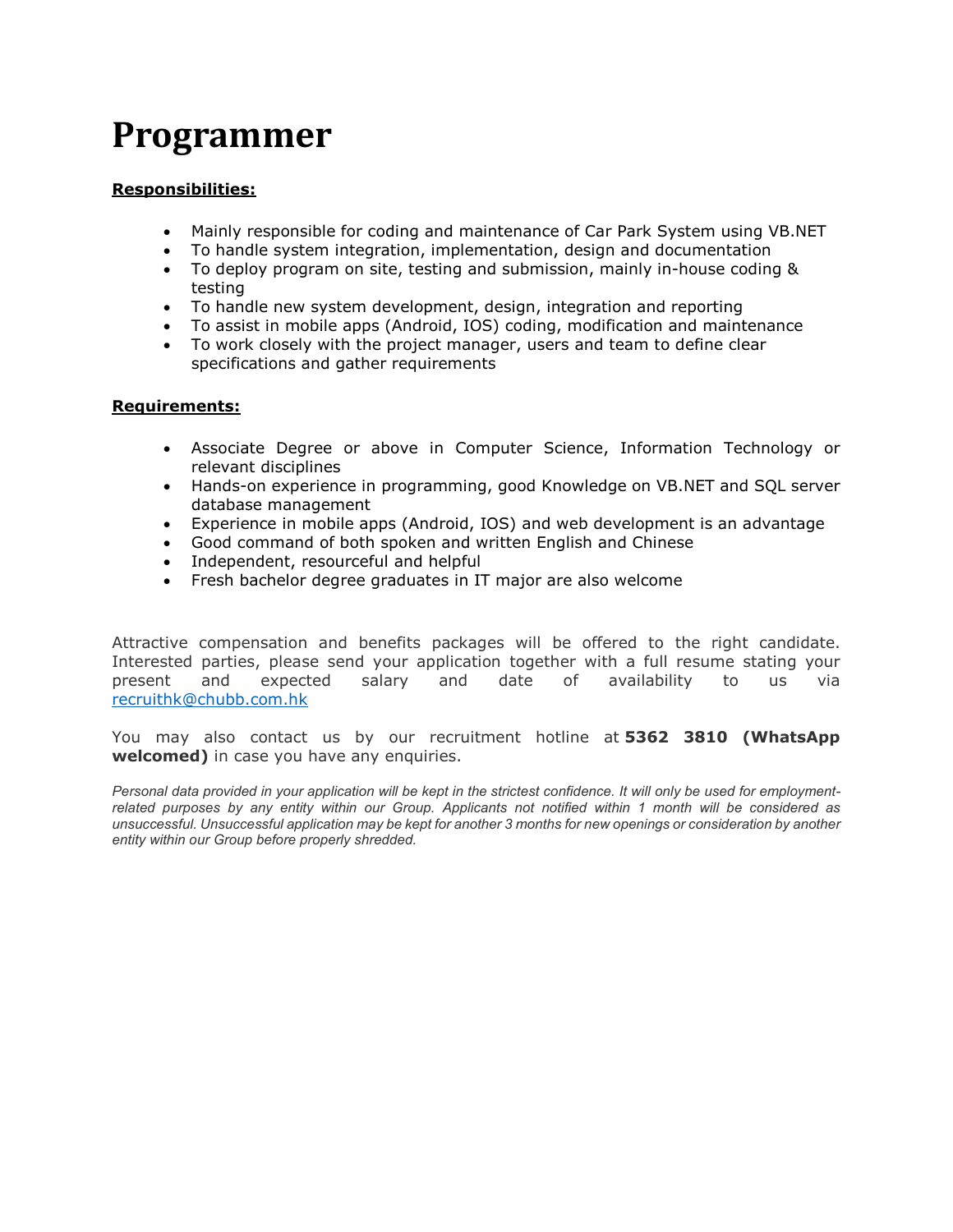# **Assistant Engineer (Smart Carpark Solution & ELV System)**

# **Responsibilities**

- To plan installation activities of smart carpark solution and ELV system, prepare master installation programme
- To monitor the work progress and coordinate the work with sub-contractors in order to meet the project delivery schedule
- To plan, prepare and update related drawings based on project specifications, prepare design manuals and contract related documents
- To finalize product specifications with customers and plan material delivery schedule
- To capture variation works to complete system design which are not covered in the contract
- To prepare training materials for system handover

## **Qualifications**

- High Diploma / Associate Degree or above in Electronics / Electrical Engineering or Computer Engineering
- Experience in project co-ordination and installation of ELV system
- Holder of valid Security Personnel Permit Cat. D (SPP-D) & Electrical Worker License (A) are preferred
- Proficiency in AUTOCAD
- Proactive, cooperative, drive to success and able to work independently and under pressure
- Fresh bachelor degree graduates in Engineering major are also welcome

Attractive compensation and benefits packages will be offered to the right candidate. Interested parties, please send your application together with a full resume stating your present and expected salary and date of availability to us via [recruithk@chubb.com.hk](mailto:recruithk@chubb.com.hk)

You may also contact us by our recruitment hotline at **5362 3810 (WhatsApp welcomed)** in case you have any enquiries.

*Personal data provided in your application will be kept in the strictest confidence. It will only be used for employmentrelated purposes by any entity within our Group. Applicants not notified within 1 month will be considered as unsuccessful. Unsuccessful application may be kept for another 3 months for new openings or consideration by another entity within our Group before properly shredded.*